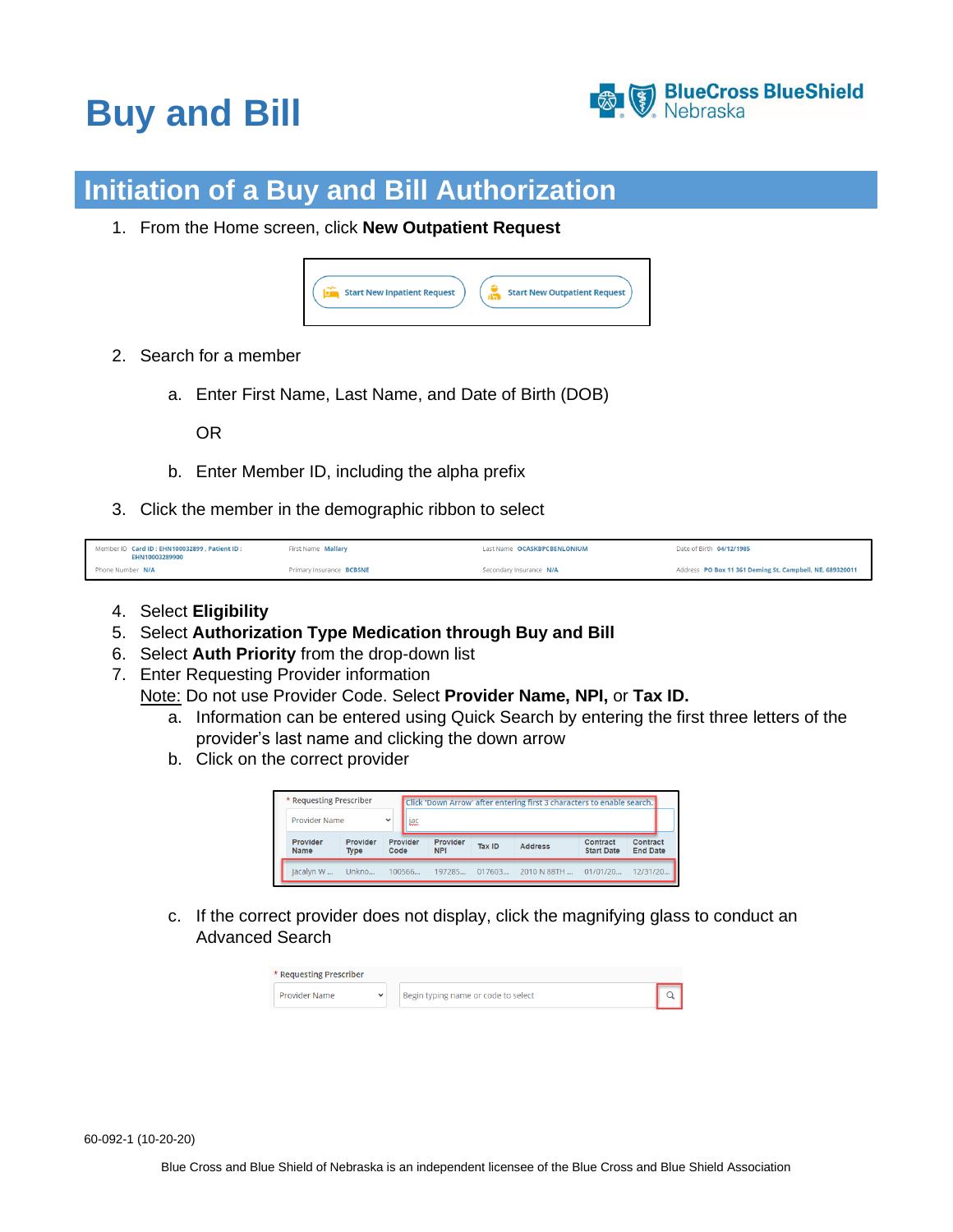8. Enter the **Anticipated Date of Service** using the calendar icon OR type in the letter t, a **plus sign**, and the number of days from today the service is anticipated to occur (e.g. **t+21**). Select the **Place of Service** from the drop-down list

| * Anticipated Date of Service<br>$t+21$<br>扁<br>肅<br>10/15/2020 |  |                               |
|-----------------------------------------------------------------|--|-------------------------------|
|                                                                 |  | * Anticipated Date of Service |
| <b>Place Of Service</b><br>* Place Of Service                   |  |                               |
| 11 - Office<br>11 - Office                                      |  |                               |

- 9. Enter the **Diagnosis Code(s)**
	- a. If additional diagnosis codes need to be entered, click the  $+$  to add another diagnosis code. Indicate the Primary Diagnosis by clicking the radio button.

| * Diagnosis Description | * Diagnosis Code |                     |
|-------------------------|------------------|---------------------|
| Fever, unspecified      | R50.9            | • Primary Diagnosis |
|                         |                  |                     |

- 10. Enter the Procedure Code(s)
	- a. Select the Policy Code by clicking on the **Policy Code** link and choosing from the list of policies associated with the procedure code entered.
	- b. Enter **From Date**, Select **Frequency** from the drop-down list, and enter number of **Requested Units**.

| * Procedure Description      |                |                   | * Procedure Code    |      | * Policy Code Link                                                           |   |
|------------------------------|----------------|-------------------|---------------------|------|------------------------------------------------------------------------------|---|
| Infliximab not biosimil 10mg |                | $\alpha$          | 11745               | X.44 | <b>BIOLOGICS FOR GASTROINTESTINAL DISEASE</b><br>(REQUIRES PREAUTHORIZATION) | × |
| * From Date                  | * Frequency    | * Requested Units |                     |      |                                                                              |   |
| 扁<br>02/26/2021              | Once Every 2 ▼ | Θ                 | • Primary Procedure |      |                                                                              |   |

- c. If additional Procedure Codes need to be entered, click the + to add another procedure code.
	- i. Indicate **Primary Procedure** by clicking the radio button.
- 11. If the user is not ready to submit or needs to have another user enter InterQual information, select **Save as Draft**



- a. On the ribbon at the top of the authorization, select **Yes, save as draft** or **No, stay on screen**
	- i. Clicking Yes will allow the user to save a draft of the authorization for up to seven days.
		- 1. Please note, drafts are not visible to Blue Cross and Blue Shield of Nebraska (BCBSNE).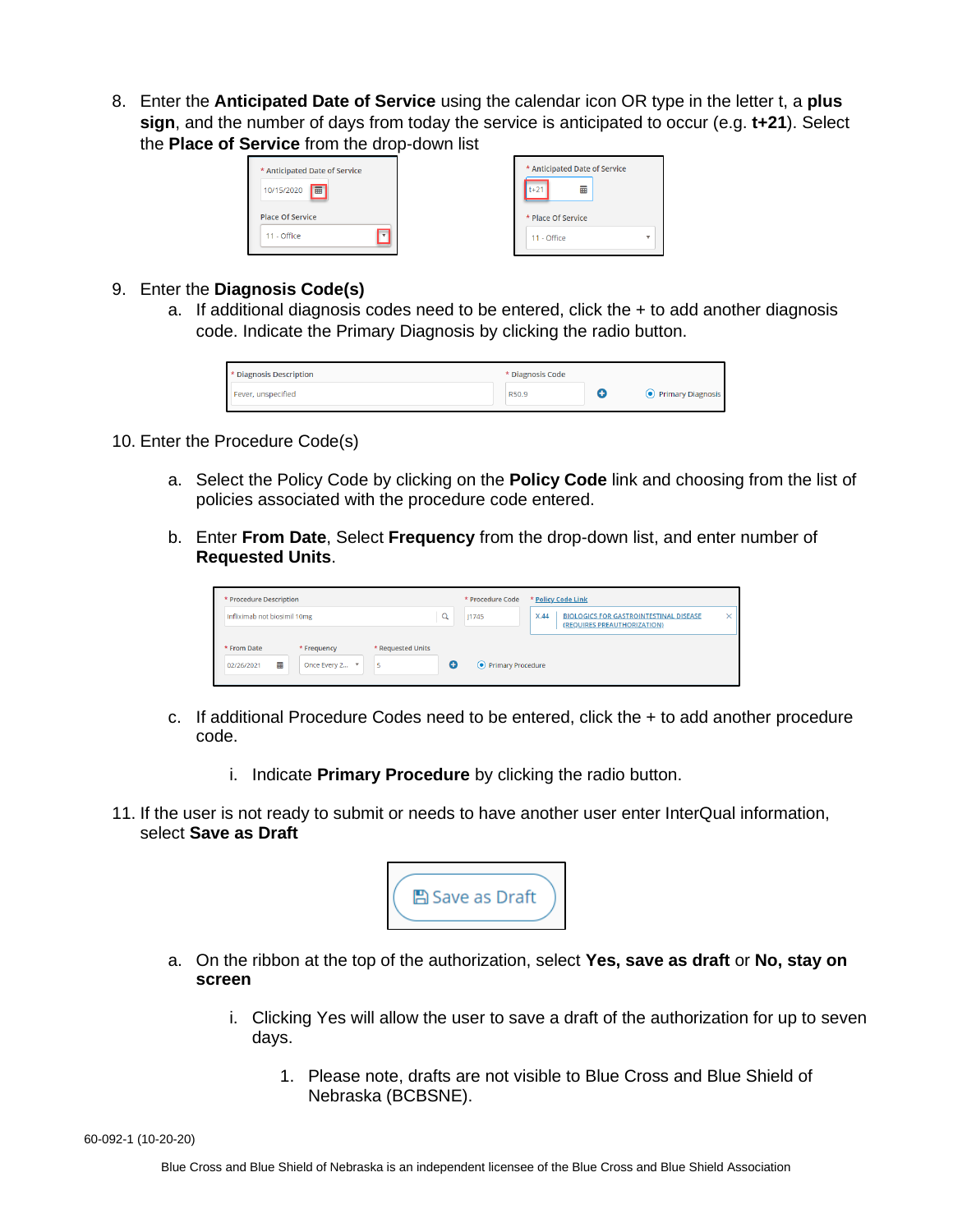- ii. Clicking No, will allow the user to go back and complete the authorization.
- **b.** These draft authorizations can be accessed from the Home screen under **Draft Authorizations**
	- i. Click **Outpatient Drafts**, then select the auth by clicking **Draft** under the Status column



12. If the user is ready to submit and enter InterQual information, acknowledge the disclaimer and click **Next**.

| It is advised that you provide an update of this status to your patient upon receipt. Please note: An approval is not a guarantee of payment. We determine available benefits based on the terms of the coverage that are in e<br>received. For more details about covered services, as well as limitations and exclusions, please review coverage documents, such as the Certificate of Coverage, Schedule of Benefits Summary or contract. Regarding inpatient<br>some surgical procedures require preauthorization. If the preauthorization for the procedure has not been submitted and approved, the inpatient admission may not be covered. If the patient's contract excludes benefits for<br>payment will be made for services provided for a pre-existing condition or congenital abnormality existing at the time coverage becomes effective. BCBSNE will review submitted claims to determine if the diagnosis being tre<br>diagnosis being treated is considered pre-existing, the claims will be denied. For Pharmacy preauthorizations, if an automatic approval is obtained after business hours, on a weekend or holiday, the approval will be added<br>next business day. Blue Cross and Blue Shield of Nebraska is an independent licensee of the Blue Cross and Blue Shield Association. |       |        |
|-------------------------------------------------------------------------------------------------------------------------------------------------------------------------------------------------------------------------------------------------------------------------------------------------------------------------------------------------------------------------------------------------------------------------------------------------------------------------------------------------------------------------------------------------------------------------------------------------------------------------------------------------------------------------------------------------------------------------------------------------------------------------------------------------------------------------------------------------------------------------------------------------------------------------------------------------------------------------------------------------------------------------------------------------------------------------------------------------------------------------------------------------------------------------------------------------------------------------------------------------------------------------------------------------------------|-------|--------|
| <b>图 Save as Draft</b><br><b>Next</b>                                                                                                                                                                                                                                                                                                                                                                                                                                                                                                                                                                                                                                                                                                                                                                                                                                                                                                                                                                                                                                                                                                                                                                                                                                                                       | Reset | Cancel |

13. Click **Launch Clinical Decision Support/Guidelines Criteria**

| Member Search (2) Authorization Basics (2) Authorization Basics (2) Additional Details (2) $\bullet$ Results                 |
|------------------------------------------------------------------------------------------------------------------------------|
| Mallary OCASKBPCBENLONIUM · Female · 35 Years & 6 Months · DOB: 04/12/1985 Card ID: EHN100032899, Patient ID: EHN10003289900 |

- 14. Once the InterQual review is completed, the request will either be approved (if criteria are met) or it will be pended for review by BCBSNE.
	- a. If approved, the authorization summary will appear
	- b. If the review is pended, an additional screen will appear to add notes and attach additional information
		- i. Include contact information (name, phone/fax number)
	- c. Click **Submit**